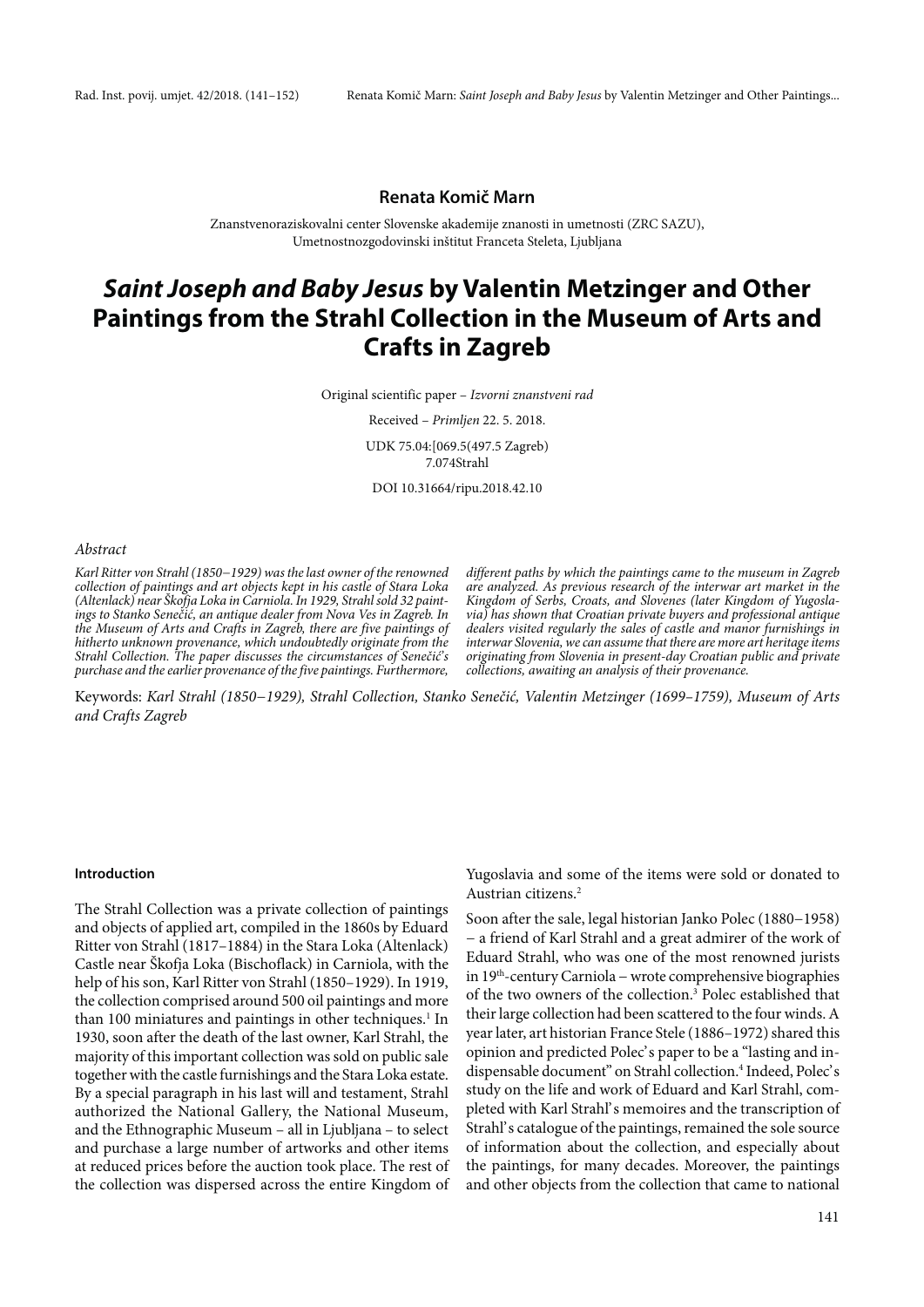

1. Valentin Metzinger, Saint Joseph and Baby Jesus, 1735, Museum of Arts and Crafts, Zagreb, Inv. num. MUO 70 Valentin Metzinger, Sveti Josip s djetetom Isusom, 1735, Muzej za umjetnost i obrt, Zagreb, Inv. br. MUO 70

institutions were later rather poorly researched and their provenance soon fell into oblivion. Consequently, in 2009 the National Gallery and the National Museum of Slovenia registered in their collections less than 60 paintings from the Strahl collection altogether, despite the fact that they had bought around 135 paintings from the collection in 1930.

Recent studies have made it possible to establish the whereabouts of almost all of Strahl' s paintings that were bought for the Gallery and the Museum.<sup>5</sup> In addition to these, some of the paintings that were sold at public auction were discovered in other public and private collections. Moreover, the later fate of some of the paintings that Karl Strahl had sold or donated in 1928 and 1929 has been investigated. This paper discusses the provenance and the fate of five paintings from the Strahl Collection that were bought by an antique dealer from Zagreb and are now in the Museum of Arts and Crafts in Zagreb.

## **Paintings sold to antique dealer Stanko Senečić**

According to the archival sources and the published transcription of Strahl's catalogue of paintings,<sup>6</sup> Karl Strahl sold 43 paintings in 1928−1929. His wife Maria (Mimi) von Strahl, born von Lehmann, was seriously ill at the time and – as he explained in a letter to France Stele – he had to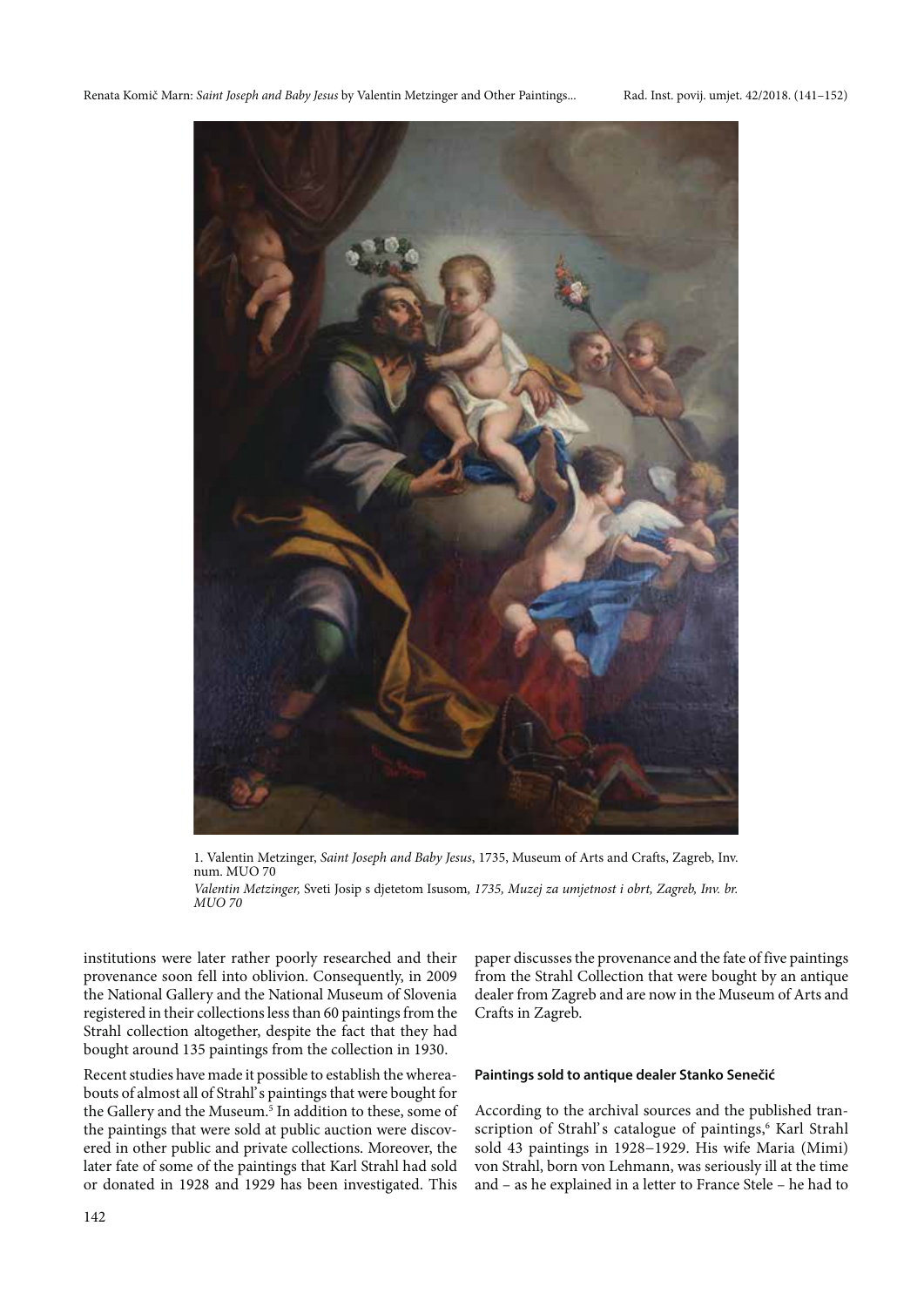improve their financial situation by selling a small part of his collection.<sup>7</sup> When selling, he carefully chose the paintings that (at least in his opinion) were not part of the local, Carniolan art heritage. He emphasized that he wanted to safeguard for his Vaterland all the items from his collection that Slovenian experts considered important for national art history.8 For this purpose, Karl Strahl made several comprehensive inventories of his collection from 1919 onwards, but Slovenian art historians did not respond according to his wishes.9 Consequently, he started to sell his paintings in 1928. He marked in his inventory every painting he sold, but did not note the names of the buyers.<sup>10</sup> For four paintings, he noted the date of sale, December 1928.<sup>11</sup> The documents regarding the Strahl collection, especially one letter, mention a Jewish merchant named Silbernagel from Zagreb, whose ways of doing business did not suit Karl Strahl.12 It is possible that Silbernagel bought the above-mentioned four paintings and that they later came to Zagreb, but their whereabouts are unknown. Janko Polec discussed the buyer of the remaining 32 paintings. He managed to establish that an antique dealer named Senečić from Zagreb bought them in 1929.13 However, archival research sheds more light on Senečić and reveals the importance of his role. Among the written papers belonging to Števo Šink (1882–1972), a notary from Škofja Loka and Karl Strahl's probate manager, there is a visiting card with the name of Stanko Senečić from Zagreb, who was an antique dealer specialised in old masters' paintings (Galerija starih uljenih slika i umjetnina (antikviteti) / Zagreb / Nova ves).14 Moreover, some letters from Senečić to Strahl are preserved, which show that the two were corresponding already in February 1929.<sup>15</sup> The first sale of paintings that is documented in Strahl's account book (Wirtschaftsbuch) dates from March 1929, when Senečić bought twelve paintings of unknown content and two copies – one after Veronese and the other after Rubens – for 9,000 dinars in total.16 Already in the following month, Senečić bought ten more paintings for 8,000 din., and soon after that, he wrote another letter to Strahl.17 Strahl sold some more paintings of unknown subject to Senečić in May, but could not remember later at what price. Early in August 1929, Senečić bought seven more paintings for 6,500 din.<sup>18</sup>

A letter from Karl Strahl to France Stele from July 1929 sheds more light on Senečić' s role in the matter.<sup>19</sup> In the letter, Strahl refers to Senečić as "Levačič" from Zagreb, but, as we are about to see, this is only a lapsus calami caused by the failing memory of the almost eighty years old Strahl. In Strahl's letter, we read that "Levačič" had bought some paintings for 20,000 din., which corresponds to the amount paid to Senečić and recorded in Strahl's book of expenses.<sup>20</sup> Furthermore, Strahl writes that he sold to "Levačič" the painting of St Joseph by Valentin Metzinger (1699–1759), whereas in a contemporary newspaper one reads that Strahl sold a painting by Metzinger (1735) from his collection to "the Senečić company in Zagreb, which owns a gallery of old masters' oil paintings."<sup>21</sup> All this confirms Levačič''s identity with Senečić and shows that this antique dealer from Zagreb bought Metzinger' s painting. In his book of expenses, Strahl noted the titles of only nine of 32 paintings that he had sold to Senečić. It has been possible to connect all of these nine paintings with records from Strahl' s catalogues and inventories, but the attempt to trace their current whereabouts has not been very fruitful. Two of the paintings are now in the Museum of Arts and Crafts in Zagreb,<sup>22</sup> whereas the location of other seven paintings remains unknown.<sup>23</sup> However, based on a comparative analysis of the data regarding their measures and iconographical descriptions, three more paintings from the Strahl collection have been identified in the Museum of Arts and Crafts in Zagreb. Apart from the already mentioned St Joseph with Baby Jesus by Valentin Metzinger (fig. 1), there is a copy after David Teniers' Seven Works of Mercy and an unknown painter' s Children and Birds from the  $17<sup>th</sup>$  century.<sup>24</sup> It is highly probable that these two were also among the paintings that Strahl sold to Senečić.

#### **Saint Joseph and Baby Jesus by Valentin Metzinger**

Based on the list of the paintings sold prior to Strahl' s death, we can establish that Senečić chose the paintings of good quality and that most of them were works by Italian masters.25 Since he bought at least 32 paintings from Strahl, we can assume that the majority of 43 paintings that Strahl marked as sold in his catalogue are today in Zagreb. Strahl was probably not aware of the quality of these paintings, but it is also possible that it did not matter to him anymore. We can estimate that Senečić paid less than 1,000 din. for each painting, which is a rather low price according to the existing data on the paintings.

A letter by a certain Lojze Slavonec from Škofja Loka to the Slovene art historian Izidor Cankar (1886–1958) supports our estimate of the real value of the paintings. In June 1929, Slavonec wrote to Cankar in order to warn the experts about Strahl selling his collection of paintings and antiquities "for a mere trifle."26 Slavonec pointed out that one of the paintings that Strahl had sold to dealers from Zagreb had recently reached the price of 30,000 din.27 In addition to the news that Strahl had already sold the Metzinger painting, this prompted an active response from conservator France Stele. In the beginning of July 1929, Stele wrote to Strahl and asked him not to sell the items that the national institutions were interested in.28 Strahl defended himself by explaining in his reply that Senečić had somehow established that the Metzinger painting had been made for the Zagreb Cathedral and therefore never constituted part of the homeland's art heritage.<sup>29</sup> In Strahl's opinion, the value of the painting in question increased noticeably only because of this newly discovered provenance,<sup>30</sup> but nevertheless, this sale confirms his inability to estimate correctly the value of his paintings and antiques.

Senečić must have kept Metzinger' s St Joseph for a while, for it came to the Museum of Arts and Crafts in Zagreb almost two years later. Some of the data regarding the resale of the painting is preserved in the Museum's Book of Acquisitions: the Museum bought it on March 23, 1931 for 8,300 din. from Stanko Senečić from Zagreb.<sup>31</sup> Records of the earlier prov-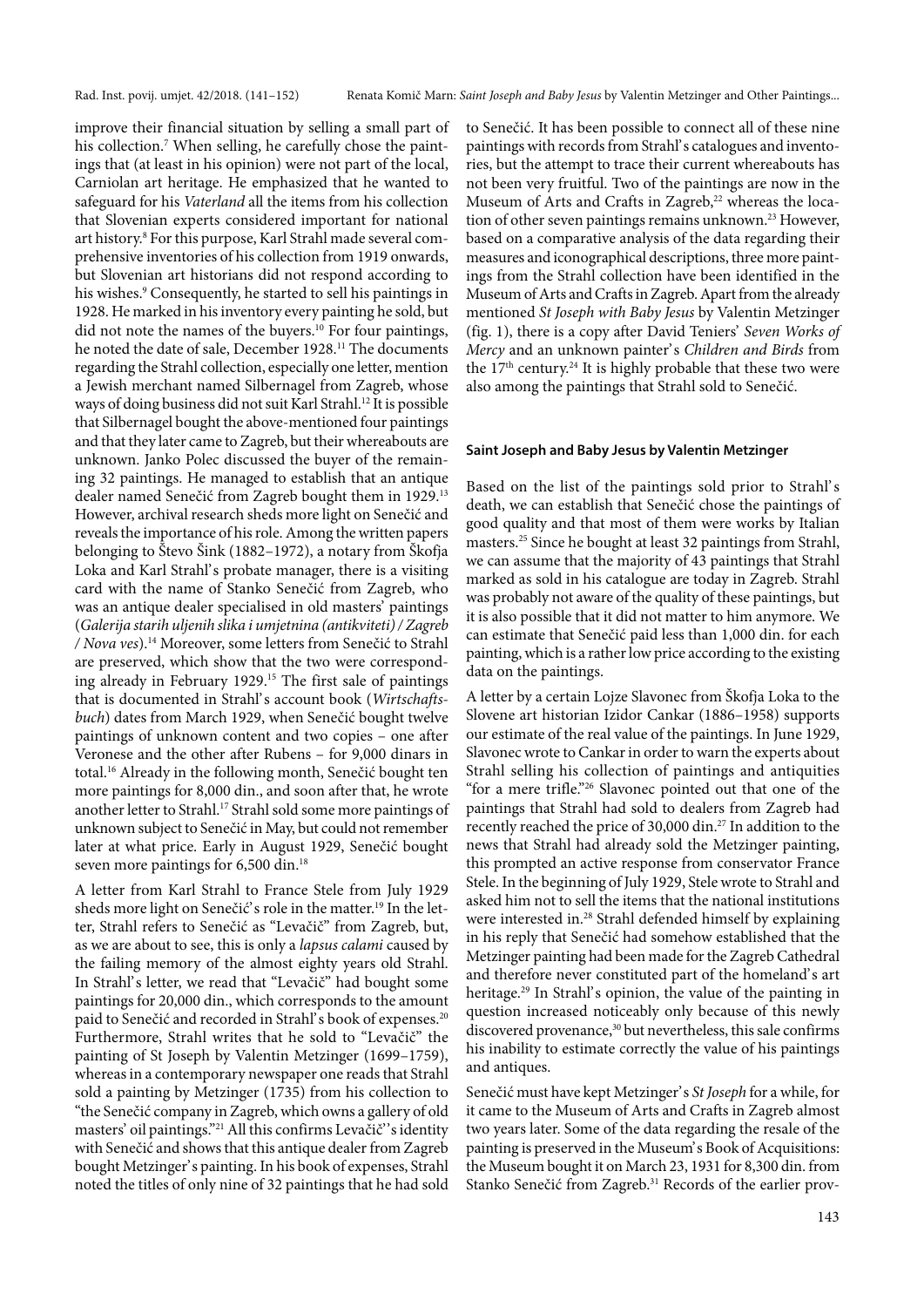enance of the painting state that it comes from the church of St John the Baptist in Zagreb and that it originates from the Zagreb Cathedral.<sup>32</sup> There is no record of its ever being in Carniola. However, based on the identity of the last owner and seller, Strahl's description, the painter's signature and the painting's dimensions, we can identify the Museum painting as Strahl's "Metzinger".<sup>33</sup> Moreover, a detailed description of Strahl's painting by Stanko Vurnik, who studied Metzinger's work for his dissertation, corresponds clearly with the Museum's painting.<sup>34</sup>

Eduard Strahl bought the Metzinger painting from artisan Franc Bizjak (1810−1880) from Kranj, who claimed to have acquired it in some church in Croatia.35 According to Karl Strahl, his father paid only a few forints for the severely damaged painting of St Joseph.<sup>36</sup> It must have come to Stara Loka sometime between 1863, when Eduard Strahl began to collect actively,<sup>37</sup> and 1880, when Franc Bizjak died. In the beginning of the 20<sup>th</sup> century, St Joseph was exhibited in the gallery on the second floor of the Stara Loka Castle. After the rearrangements of the collection in 1909, it was hanging on the walls of the so-called Škerjanec Room on the first floor, and this is probably where Senečić saw it when he visited Stara Loka in the late 1920s.<sup>38</sup> However, the question of the painting' s earlier whereabouts is puzzling. Based on the records in the Museum' s Book of Acquisitions and other known facts, we could assume that painter Bizjak from Kranj acquired the painting in the church of St John the Baptist in Nova Ves near Zagreb, but the matter is more complicated. In the catalogue of the great Metzinger exhibition in 2000, Anica Cevc briefly indicated the provenance of the painting: originating from the Zagreb Cathedral, the painting was supposedly transferred to the church of St John the Baptist in Nova Ves in 1880 and later bought by the Museum in 1931.39 There is no mention of the antique dealer Stanko Senečić, who sold the painting to the Museum. By neglecting (or not being aware of) this fact, the authors who studied Metzinger's work were prevented from connecting the Museum's painting with Strahl's St Joseph.<sup>40</sup> Furthermore, the analysis of known facts and the attempt to reconstruct the paths of the transfer of the painting show that it most probably does not come from the Zagreb Cathedral at all.

Let us first assume that the painting indeed originates from the church in Nova Ves. The date of transfer from the Cathedral to the church of Saint John the Baptist, registered by the authors of the catalogue entry, would correspond to the fact that after the great earthquake, which gravely damaged the city of Zagreb in 1880, some altars from the Zagreb Cathedral were taken to St John the Baptist in Nova Ves.<sup>41</sup> However, according to later reports and inventories, the church in Nova Ves received only three altars from the Cathedral and none of them comprised any paintings of St Joseph.<sup>42</sup> Moreover, the three altars were consecrated in Nova Ves only in 1884,<sup>43</sup> as they were transferred from the Cathedral for other reasons than the damage caused by the earthquake.44 Janko Barlè published a detailed description of the church in Nova Ves and its furnishings in 1900, but he did not mention Metzinger's painting. There was an old painting of St Joseph under the organ loft, but this must have been the Death of St Joseph, made for one of the side altars at the very end of the 18<sup>th</sup> century and noted by the Croatian art historian and director of the Strossmayer Gallery in Zagreb, Artur Schneider, in 1937.45 Furthermore, Barlè did not trace any records of a transfer of a painting by Metzinger from the Zagreb Cathedral and there is no known record of any paintings by Metzinger ever being present in the church in Nova Ves.46 Therefore, we could assume that the story about the painting coming from this church is inaccurate and that Stanko Senečić, who had a shop in Nova Ves, and thus in close proximity to the church, invented it in order to arouse the interest of the buyers. The supposition can be supported with another invented story, spread already in 1929, very likely by Senečić. In the short notice about Strahl's sale of the painting to Senečić, published in the newspaper Jutro, the provenance of Metzinger' s artwork is presented as even more eminent: it supposedly came to the Strahl Collection from Vienna, whereto it was sold "during the restoration of the Zagreb Cathedral."47 This information is inaccurate and obviously part of Senečić' s attempt to raise the price of the painting before selling it. Therefore, the path of its transfer from the Cathedral should be established on the basis of more reliable, documented facts.

There is no doubt that Stanko Senečić bought the painting from Karl Strahl in 1929 and then sold it to the Museum in 1931, as stated above. We have also established that Eduard Strahl bought the painting from painter Franc Bizjak in the years between 1863 and 1880. Consequently, it should have left the Cathedral before 1880 at the latest. Here we should draw attention to Karl Strahl's use of the word "forint" when stating the price.<sup>48</sup> In Croatia, the florins or guldens were called forints<sup>49</sup> and this may indicate that Bizjak actually bought the painting in Croatia. We know that it is an altarpiece. It used to be approximately three metres high, but the Strahls had to cut its upper part in order to fit it into the rooms on the second floor of the Stara Loka Castle.<sup>50</sup> Metzinger must have painted it for a large, more than 3 metres high altar. Surprisingly enough, there is no evidence of an altar dedicated to St Joseph in the Zagreb Cathedral prior to the earthquake in 1880. Ivan Kukuljević Sakcinski described in detail the interior of the Cathedral in 1856, yet he did not make any record of such an altar.51 Ivan Krstitelj Tkalčić, who wrote an exhaustive history of the Cathedral and researched the fate of its baroque altars in 1940, does not mention it either.52 Historian Rudolf Horvat wrote another book about the Cathedral in 1941 and there is no record of any St Joseph's altar or painting by Metzinger.<sup>53</sup> Even if we should doubt the accuracy of such late reports, we can consult the records from 1792−1794, when land surveyor Franjo Klobučarić made a ground plan of the Cathedral and listed all of its altars.<sup>54</sup> There is no St Joseph's altar among them. Only in 1887, Archbishop Josip (Joseph) Mihalović donated 5000 forints for an altar of St Joseph,<sup>55</sup> but it is highly improbable that Senečić tried to connect Metzinger's painting with this altar. A quick look into the scholarly literature on the painter's life and work reveals that the time of painting corresponds to Metzinger's sojourn in Croatia in 1734 and 1735, when he worked, among others, for Juraj Branjug, bishop of Zagreb.<sup>56</sup>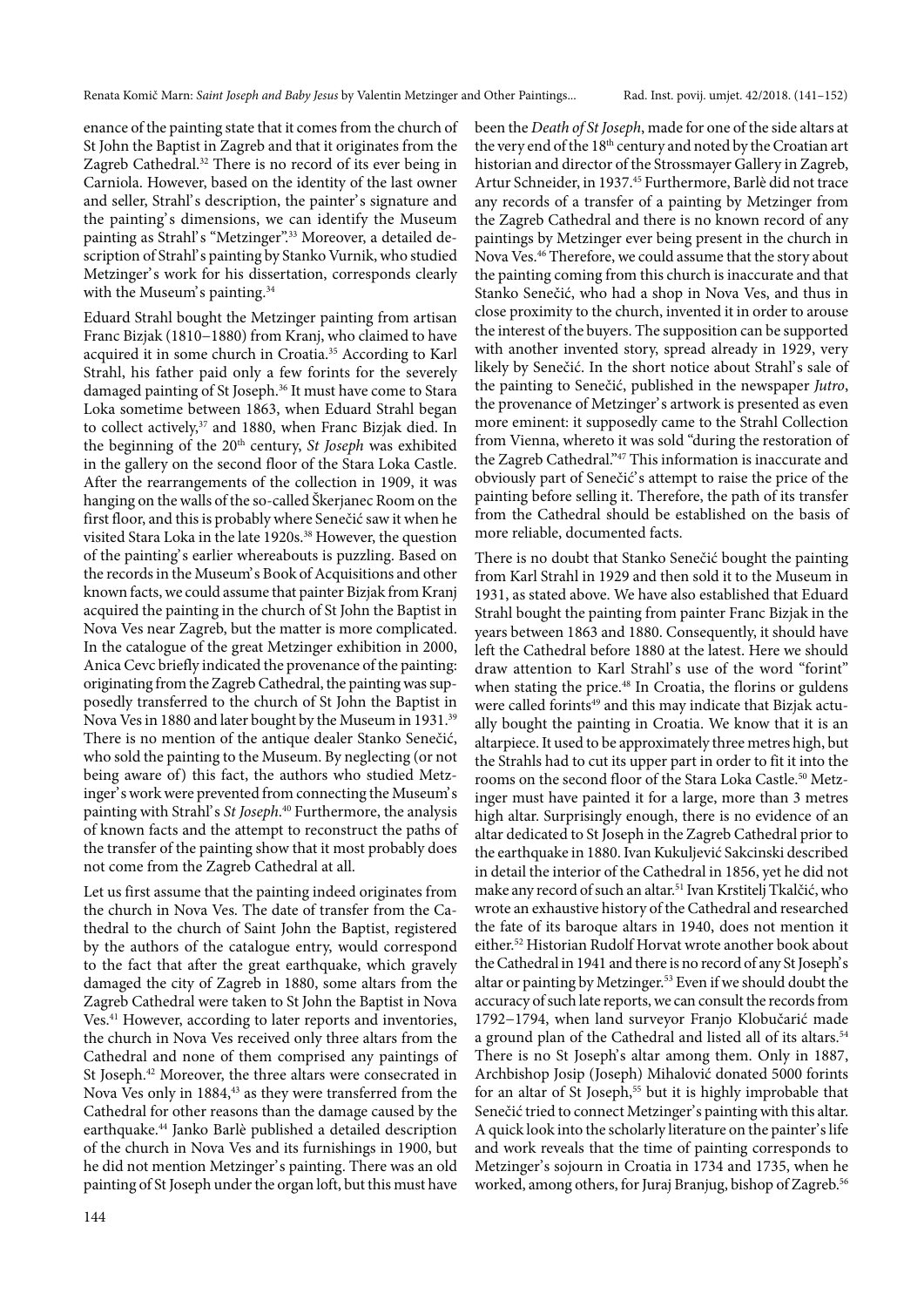Rad. Inst. povij. umjet. 42/2018. (141–152) Renata Komič Marn: Saint Joseph and Baby Jesus by Valentin Metzinger and Other Paintings...



2. Ljudevit Griesbach, photo of the painting Saint Joseph and Baby Jesus by Valentin Metzinger in the Zagreb Museum of Arts and Crafts, 1937, Croatian Academy of Sciences and Arts, Strossmayer Gallery of Old Masters, Zagreb

Ljudevit Griesbach, fotografija slike Sveti Josip s djetetom Isusom autora Valentina Metzingera u zagrebačkom Muzeju za umjetnost i obrt, 1937, Hrvatska akademija znanosti i umjetnosti, Strossmayerova galerija starih majstora, Zagreb

in Nova Ves? If we examine Barlè' s report on the furnishings of the church in the 18<sup>th</sup> century, we find an altar dedicated to St Joseph and erected between 1692 and 1743.<sup>58</sup> Based on Barlè's notes, we can assume that Vicar Pavao Turković commissioned this altar shortly before 1743. It comprised a painting of St Joseph (unfortunately, Barlè did not record the subject more precisely) and in 1782, it was considered old and in poor condition.59 Therefore, Vicar Mihovil Franjo Ksaverski Sinković commissioned five new altars in the late 18<sup>th</sup> century and replaced the baroque altar of St Joseph by a new one.60 The fate of the old altarpiece remains unknown. It is possible that painter Franc Bizjak bought the old painting of St Joseph from this altar and sold it to Eduard Strahl. Since Pavao Turković was vicar in the parish church of St Peter the Apostle in Zagreb until 1738 and prebendary of the Zagreb Cathedral, his commissioning a painting from Valentin Metzinger would not be too surprising. Howsoever, there are no documents or reports that could confirm this suggestion. On the other hand, several reports and descriptions of the Zagreb Cathedral' s interior dating from the late 18<sup>th</sup> century to the late 19<sup>th</sup> century fail to mention the painting. Consequently, we can conclude that Metzinger's painting does not originate from the Zagreb Cathedral. Perhaps Artur Schneider suspected this in 1937, when he recorded in the Museum of Arts and Crafts in Zagreb a St Joseph by Metzinger, "allegedly" from the Zagreb Cathedral (fig. 2).<sup>61</sup>

#### **Seven Works of Mercy from Graz**

The painting Seven Works of Mercy in the Museum of Arts and Crafts in Zagreb also originates from the Strahl Collection (fig. 3).<sup>62</sup> The Museum bought it on December 7, 1948 for 25,000 din. from a state-owned commission shop called "Zvijezda" in Zagreb, at Jurišićeva Street 5.63 However, the

Metzinger painted several altar paintings for the church in Samobor and some more for the one in Jastrebarsko.<sup>57</sup> Therefore, it is very probable that Metzinger made the painting of St Joseph, signed and dated 1735, for one of the churches in proximity of Zagreb. Could it be that he actually painted it for the church of St John the Baptist

3. Anonymous painter after David Teniers the Younger, Works of Mercy, Museum of Arts and Crafts, Zagreb, Inv. num. MUO 9364

Neznani slikar prema Davidu Teniersu Mlađem, Djela milosrđa, Muzej za umjetnost i obrt, Zagreb, Inv. br. MUO 9364

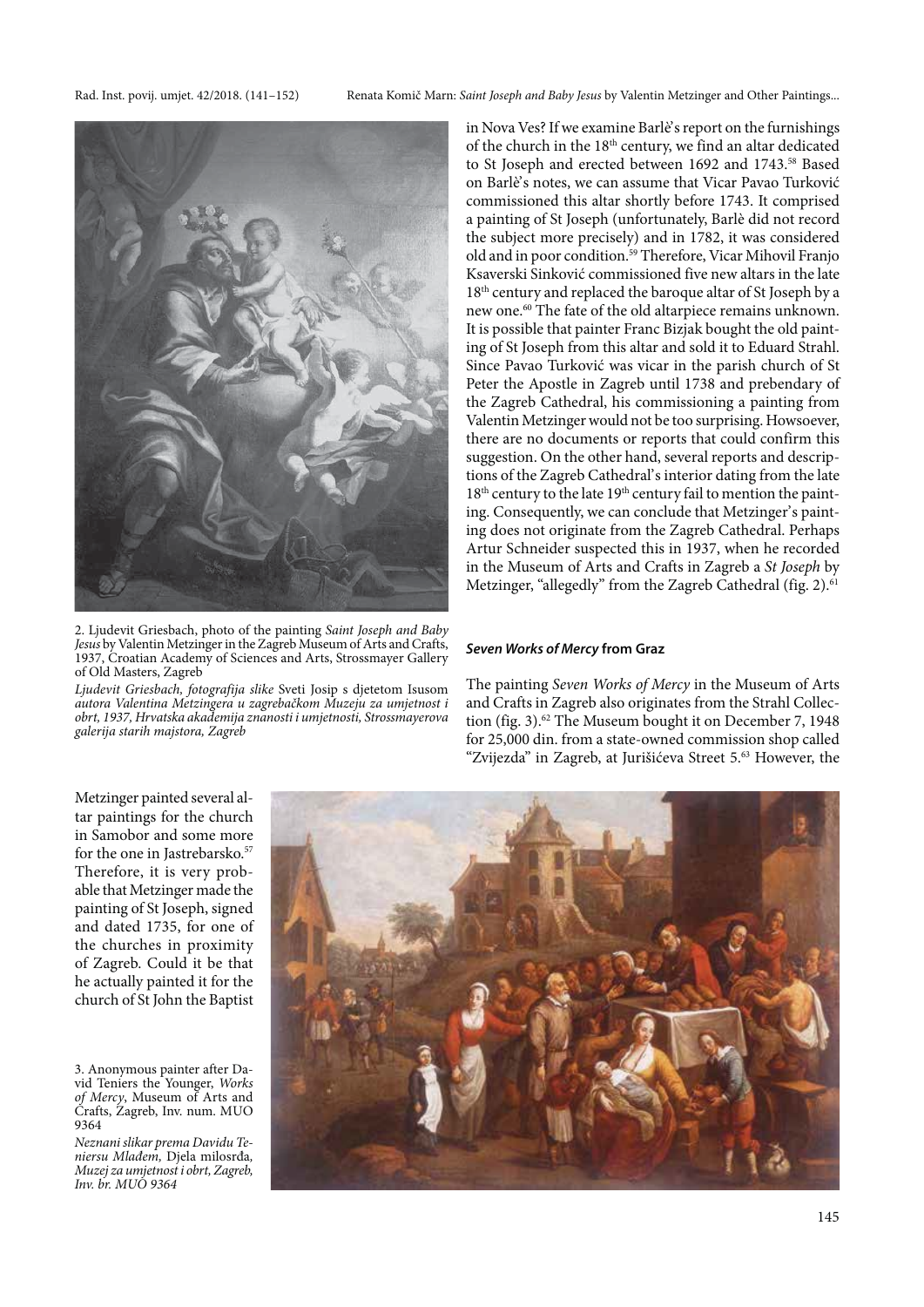archival sources show that the painting actually belonged to Artur Polić, who decided to migrate from the Federative National Republic of Yugoslavia to Israel in 1948, but could not obtain the permission to export it.<sup>64</sup> Because of its cultural and historical value, the Yugoslav authorities put the painting under protection and arranged immediately its sale to the Museum.<sup>65</sup> Based on Karl Strahl's description and measurements, we can positively identify this painting with his Seven Works of Mercy.<sup>66</sup> At the time of writing his catalogue, Strahl could only remember the fact that the painting was bought in Graz. This means that Eduard Strahl and his son Karl acquired it sometime between 1868 and 1872, when they moved temporarily to Graz.<sup>67</sup> Nevertheless, some of the letters that Karl wrote to his father from Graz show that he bought the painting himself in 1872 from Josefine Jedlička, widow and mother of seven, who was selling the furnishings of her Graz apartment at Münzgrabenstraße 29.68 Strahl acquired this good – probably contempo-



4. Anonymous painter, Children and Birds, Museum of Arts and Crafts, Zagreb, Inv. num. MUO 13818 Neznani slikar, Djeca i ptice, Muzej za umjetnost i obrt, Zagreb, Inv. br. MUO 13818

rary – copy after David Teniers the Younger (1610–1690) for only two florins, which represented approximately one sixth of his monthly allowance. The low price of the painting was set according to its state of preservation.<sup>69</sup> Fortunately, Karl knew how to clean it with some spirit and linseed oil.<sup>70</sup> He gave this and two other paintings he bought from Jedlička to his father as a name-day present.<sup>71</sup> The Seven Works of Mercy was later displayed in the gallery on the second floor of the Stara Loka Castle.72 Karl sold it shortly before his death in 1929 to an unknown buyer, probably to Stanko Senečić.

## **Children and Birds from Stara Loka (Altenlack)**

The Museum of Arts and Crafts in Zagreb houses another quality work from the 17<sup>th</sup> century, called Children and Birds (fig. 4).73 Unfortunately, the Museum Book of Acquisitions reveals no record of its earlier owner or the time of acquisition. However, among the paintings that Karl Strahl sold to an unknown buyer, there is a work by a  $17<sup>th</sup>$ -century painter, described as "Kinder, die totes Vogelwild betrachten."74 Based on this description and the dimensions, we can identify this painting with the Museum's Children and Birds. Since the painting was part of the old Stara Loka Castle furnishings, it probably originates from the 18<sup>th</sup>-century collection created by Johann Adam and Wolf Adam, Barons of Erberg in Stara Loka.75 The painting also appears in an inventory made in the Stara Loka Castle in 1833, when Eduard Strahl and his sister Henriette, orphaned and minors at the time, became the legal owners of the estate.76 In 1833, the painting was hanging in the

castle corridor, and Eduard and Karl Strahl displayed it later in the dining hall on the first floor of the Stara Loka Castle.<sup>77</sup>

## **Portraits of Johann Erasmus Baron von Engelshaus and Renata Leopoldine, born Countess of Lamberg, from the Leopoldsruhe Manor in Ljubljana**

The provenance of the pair paintings representing a young nobleman and a young noblewoman was established based on the identification of the sitters (figs.  $5-6$ ).<sup>78</sup> The coats of arms prove that these are portraits of Johann Erasmus Baron von Engelshaus and his wife Renata Leopoldine, born Countess of Lamberg.79 This identification can be further confirmed by a copy of the portrait of Johann Erasmus, discovered in the National Gallery of Ljubljana collection.<sup>80</sup> The carnation in the hand of Renata Leopoldine and the dog next to her indicate that this is an engagement or wedding portrait.<sup>81</sup> As the portraits seem to be works of two different painters, we should assume that they are either engagement portraits or that they were artificially united as pair paintings. The portraits were probably made at the time of the couple's marriage, around 1690, and this corresponds to the fashion of their clothing as well.<sup>82</sup> They were once part of the Counts of Lamberg family portrait gallery, created at the Leopoldsruhe Manor in Ljubljana.<sup>83</sup> Eduard Strahl bought them in 1866 together with some other portraits of the Lamberg family from the then owner of the Leopoldsruhe Manor, Peter Pagliarucci von Kieselstein.<sup>84</sup> Until the documented sale to Senečić in August 1929,<sup>85</sup> the pair paintings were hanging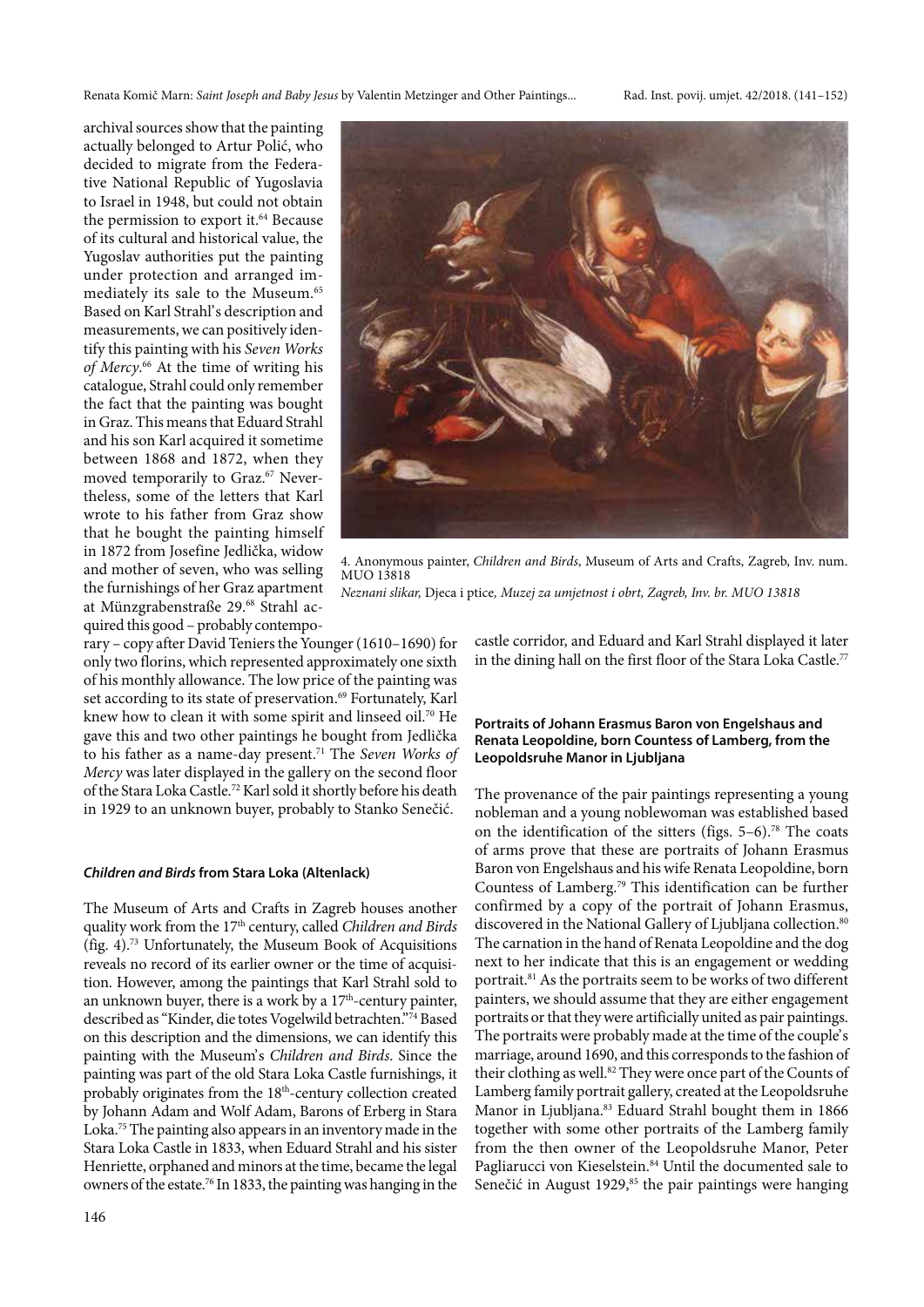

5. Anonymous painter, Johann Adam Baron von Engelshaus, Museum of Arts and Crafts, Zagreb, Inv. num. MUO 14899 Neznani slikar, Johann Adam barun von Engelshaus, Muzej za umjetnost i obrt, Zagreb, Inv. br. MUO 14899

Rad. Inst. povij. umjet. 42/2018. (141–152) Renata Komič Marn: Saint Joseph and Baby Jesus by Valentin Metzinger and Other Paintings...



6. Anonymous painter, Renata Leopoldina Baroness von Engelshaus, née Countess von Lamberg, Museum of Arts and Crafts, Zagreb, Inv. num. MUO 14898

Neznani slikar, Renata Leopoldina barunica von Engelshaus, rođena grofica von Lamberg, Muzej za umjetnost i obrt, Zagreb, Inv. br. MUO 14898

on the walls of the Grand Parlour on the second floor of the Stara Loka Castle. The Zagreb museum acquired them from the private collection of Dr Milan Marić, but the date of acquisition is not registered.86 Milan Marić (Emil Mayer, 1885–1945) was one of the wealthiest Croatian merchants and industrials of his time, a collector and patron of arts and a respected member of the Zagreb Jewish community.<sup>87</sup> At the beginning of the Second World War, he managed to escape to Turkey, being a Turkish honorary consul.<sup>88</sup> His art collection, kept in his villa at Tuškanac 36 in Zagreb, was confiscated based on the legal regulations for the protection of cultural heritage, created by the Independent State of Croatia in 1941.89 In July 1941, a representative of the Monument Protection Office wrote an expert opinion in which he recommended to deposit the Milan Marić collection in the Museum of Arts and Crafts and include it in its collections.90 Thus, the portraits of the Engelshaus couple must have come to the Museum in 1941, as part of one of the most important private collections in interwar Zagreb.<sup>91</sup> In 1958, they became national property, in compliance with the Protocol on how to treat cultural objects left by their owners during the occupation, Council of Culture and Education to various cultural institutions (archives, libraries, museums), issued on April 9, 1958.92

## **Conclusion**

Considering Senečić's successful dealing with Karl Strahl and his taste for old masters, we gather that he was a very competent dealer with an extended business network. In 1952, he sold an excellent still life to the Strossmayer Gallery in Zagreb.93 Moreover, he was an enthusiastic collector of cultural objects. In 1939, he was the prime collaborator of Dr Kamilo Dočkal, dean of Zagreb, in collecting the objects for the Diocesan Museum in Zagreb.<sup>94</sup> One of the altar cushions he donated to the Museum originates from the church in Šenčur near Kranj.<sup>95</sup> Thus, Stanko Senečić was an interesting protagonist actively participating in the interwar art market and art collecting in the Kingdom of Yugoslavia.

Further research in Zagreb and other Croatian museums will probably reveal some more paintings from the Strahl Collection. Furthermore, investigation into the transfer of artworks from Slovenia to Croatia in the Kingdom of Serbs, Croats, and Slovenes (from 1929 onwards Kingdom of Yugoslavia) will give a better insight into the interwar art market. After the First World War, the landowners and former aristocracy in Slovenia, gravely affected by the agrarian reform, severe economic crisis, and various measures of the new regime, started to sell their belongings and family heritage en masse.<sup>96</sup> In around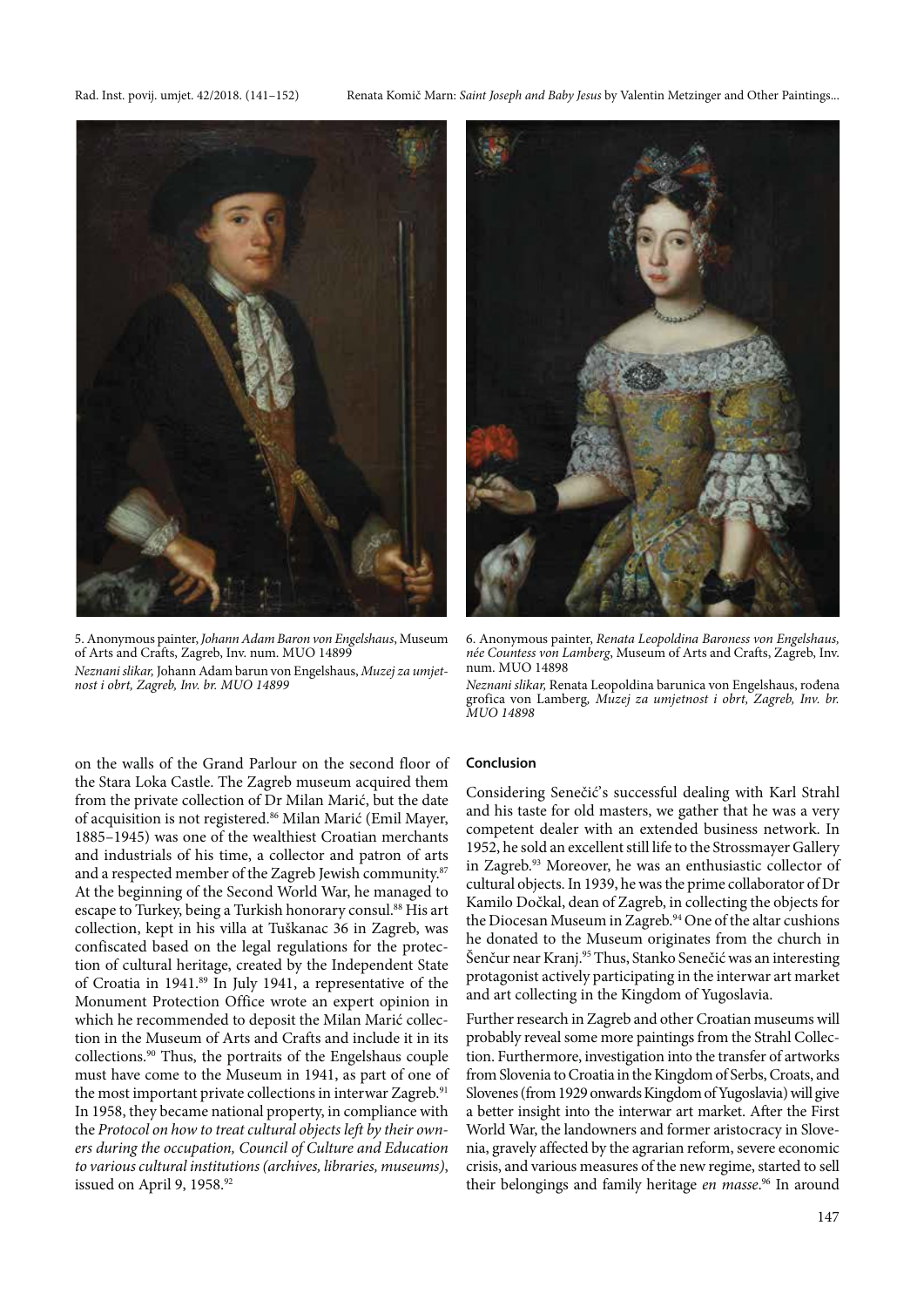40 sales of castle and manor furnishings, which were carried out in Slovenia in the period between 1923 and 1935, high quality paintings, antique furniture and precious porcelain were offered at very affordable prices. Hitherto, research has shown that Croatian private buyers and professional antique dealers visited these sales regularly.<sup>97</sup> At the public sale of the Strahl Collection in 1930, Leo Kalda (1880–1956), Aleksandar Hanhart, and antique dealer Mirko Žugec from Zagreb bought

several items.<sup>98</sup> More buyers from Croatia came to the public sale of the Szapáry Collection in Murska Sobota in autumn of the same year: the Čakovec convent, bookstore owner Kugli from Zagreb, antiquity dealer Mirko Žugec, Zagreb Royal Administration of Savska Banovina, and the Zagreb museum.<sup>99</sup> Therefore, we can assume that there are many art heritage items originating from Slovenia in Croatian public and private collections, awaiting an analysis of their provenance.<sup>100</sup>

## **Notes**

#### 1

For a comprehensive study on the collection, see: RENATA KOMIČ MARN, Strahlova zbirka v Stari Loki in njena usoda po letu 1918 [Strahl's collection at Stara Loka and its fate after 1918], doctoral dissertation, Ljubljana, 2016.

#### 2

Already in 1927, Karl Strahl sent some baroque prints and valuable incunabula to Vienna, where they were later sold. His brotherin-law, Ernst von Lehmann from Graz, obtained some items; in addition to two paintings that Karl donated to him, he bought some objects at the sale in 1930, see: RENATA KOMIČ MARN (note 1, 2016), 155–156.

## 3

JANKO POLEC, Spominu Edvarda in Karla Strahla I., Edvard in Karel Strahl [In memory of Eduard and Karl Strahl I: Eduard and Karl Strahl], in: Zbornik za umetnostno zgodovino 10 (1930), 45.

#### 4

FRANCE STELE, Strahlova oporoka in naše ustanove [Strahl's last will and our institutions], in: Zbornik za umetnostno zgodovino 11 (1931), 406.

#### 5

RENATA KOMIČ, Po sledeh Strahlove zbirke [Retracing Strahl' s collection], in: Zbornik za umetnostno zgodovino, n. s. 45 (2009), 185–216; RENATA KOMIČ MARN (note 1, 2016).

#### 6

JANKO POLEC, Spominu Edvarda in Karla Strahla III., Katalog Strahlove galerije slik [In memory of Eduard and Karl Strahl III: Catalogue of Strahl's collection of paintings], in: Zbornik za umetnostno zgodovino 10 (1930), 107–209. Polec has transcribed one particular catalogue of the paintings, which is now lost, see: RENATA KOMIČ MARN (note 1, 2016), 107−108.

#### 7

The letter was published by France Stele in: FRANCE STELE (note 4, 1931), 72.

#### 8

UIFS ZRC SAZU, Legacy of France Stele; letter from Karl Strahl to Izidor Cankar, 20 August 1924.

#### $\mathbf Q$

RENATA KOMIČ MARN (note 1, 2016), 109−120.

#### 10

He wrote "verkauft" next to every painting he sold. See: JANKO POLEC (note 6, 1930).

#### 11

The paintings are: Hagar and Ishmael Saved by the Angel (Italian,  $17<sup>th</sup>$  century,  $88 \times 115$  cm), Joseph in Prison Interpreting the Dreams (Italian,  $17<sup>th</sup>$  century,  $162 \times 125$  cm) and two "Italian landscapes" (attributed to Giuseppe Zais (1709–1781),  $55 \times 72$  cm).

#### 12

Arhiv Narodne galerije (National Gallery Archives, Ljubljana), Fond D, Legacy of Karl Strahl, 1925–1945, 6677/29, letter from Lojze Slavonec to Izidor Cankar, 11 June 1929; FRANCE STELE (note 4, 1931), 72.

## 13

JANKO POLEC (note 6, 1930), 110.

#### 14

See: Števo Šink' s legacy in Zgodovinski arhiv Ljubljana (Ljubljana Historical Archives, Škofja Loka), SI ZAL ŠKL 173, Sodišče v Škofji Loki, šk. 177, A314/29.

#### 15

Arhiv Republike Slovenije (ARS, Archives of the Republic of Slovenia, Ljubljana), SI-AS 780, Graščina Stara Loka, 1521–1929, fasc. 20, letter from Stanko Senečić to Karl Strahl, 26 February 1929.

JANKO POLEC (note 6, 1930), 110.

#### 17

16

ARS (note 15), SI-AS 780, Graščina Stara Loka, 1521–1929, fasc. 20, letter from Stanko Senečić to Karl Strahl, 20 April 1929.

#### 18

JANKO POLEC (note 6, 1930), 110.

#### 19

France Stele published a transcription of the letter in: FRANCE STELE (note 4, 1931), 72–73.

#### 20

By April 1929, Senečić had bought 25 paintings for 17,000 din. and in May 1929, he paid an unknown amount for some more paintings.

#### 21

Stara umetnina iz zagrebške katedrale [An old artwork from the Zagreb Cathedral], in: Jutro, 10, 125 (31 May 1929), 4.

#### $22$

Unknown painter, Portrait of a Young Nobleman, oil on canvas, 2nd half of the  $17<sup>th</sup>$  c.,  $95 \times 72$  cm, Zagreb, Museum of Arts and Crafts, MUO 14899; Unknown painter, Portrait of a Young Noblewoman, oil on canvas,  $2<sup>nd</sup>$  half of the 17<sup>th</sup> c.,  $95 \times 72$  cm, Zagreb, Museum of Arts and Crafts, MUO 14898. See: RENATA KOMIČ, Po sledeh Strahlove zbirke [Retracing Strahl's collection], in: Bilten Slovenskega umetnostnozgodovinskega društva (e-source) 1–2 (2009).

#### $23$

These are: Samson and Delilah (Italian,  $18<sup>th</sup>$  century,  $105 \times 145$  cm), pair paintings St Magdalene in the Desert and David with the Head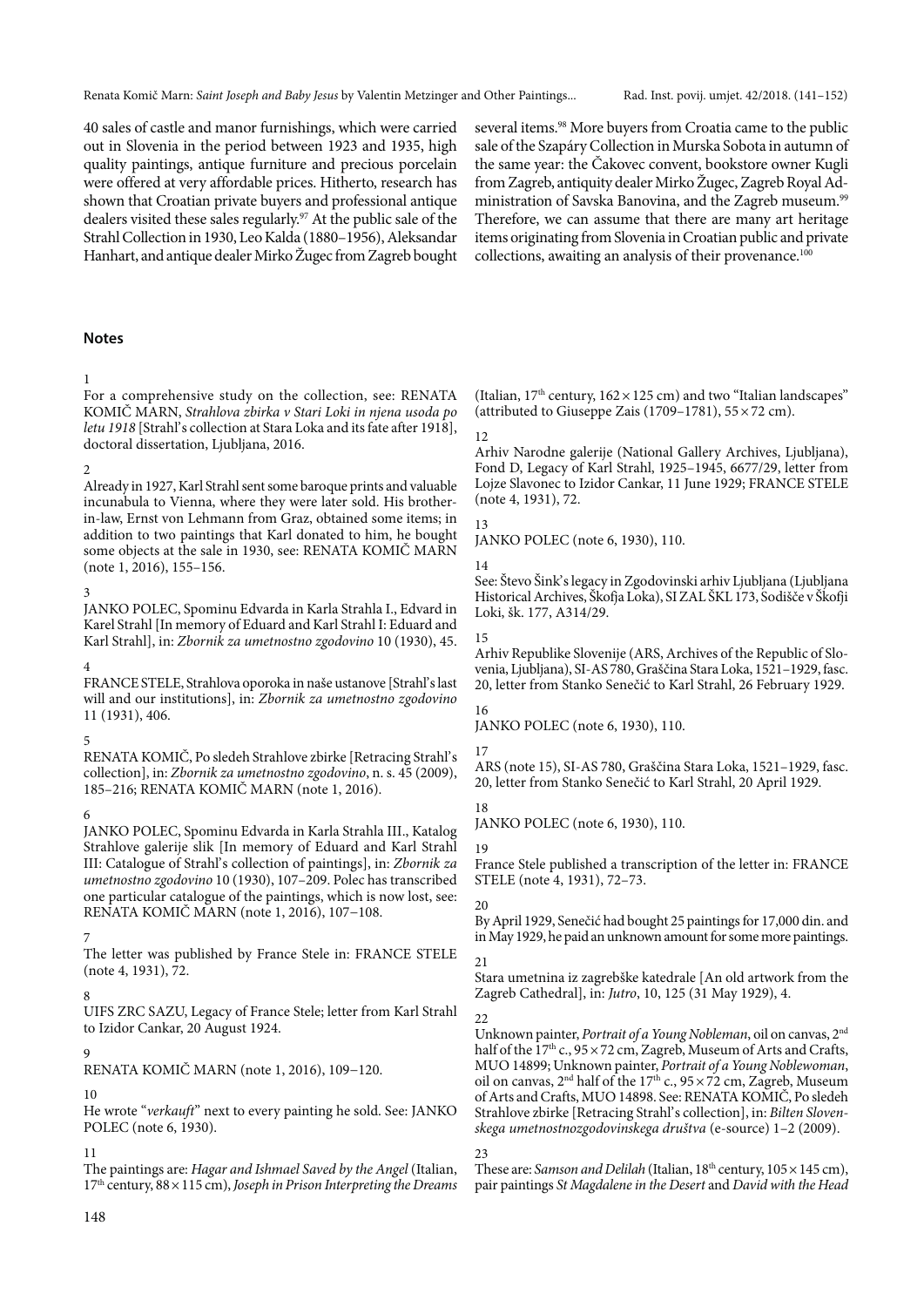Rad. Inst. povij. umjet. 42/2018. (141–152) Renata Komič Marn: Saint Joseph and Baby Jesus by Valentin Metzinger and Other Paintings...

of Goliath (both attributed to Francesco de Mura, 168 × 121), pair paintings Solomon and the Women of Moab and Cleopatra Receives the News about Anthony's Victory (both attributed to Andrea Celesti,  $103 \times 142$ ) and the two copies after Veronese and Rubens (*The Rape* of Europa,  $110 \times 82$ ; Christ and John the Baptist as Children and Two Angels,  $71 \times 119$ ). For more details on the paintings, see the inventory of the Stara Loka Castle furnishings in: RENATA KOMIČ MARN (note 1, 2016), 282, 329, 343, 355–356, 365.

#### 24

Valentin Metzinger, St Joseph with Baby Jesus, 1735, oil on canvas,  $201 \times 154$  cm, Zagreb, Museum of Arts and Crafts, MUO 70; Unknown painter, *The Seven Sacraments*,  $17<sup>th</sup>$  c.,  $47 \times 66$  cm, Zagreb, Museum of Arts and Crafts, MUO 9364; Unknown painter, Children with Birds, late  $17<sup>th</sup>$  c.,  $96 \times 117$  cm, Zagreb, Museum of Arts and Crafts, MUO 13818.

#### 25

See the inventory of the Stara Loka castle furnishings in: RENATA KOMIČ MARN (note 1, 2016), 318−437.

#### 26

Arhiv Narodne galerije (note 12), Fond D, Zapuščina Karla Strahla, 1925–1945, 6677/29, letter from Lojze Slavonec to Izidor Cankar, 11 June 1929.

27

Ibid.

28

Stele's letter to Strahl in: FRANCE STELE (note 4, 1931), 71.

29

Ibid., 72.

30

Ibid., 72.

#### 31

"Stanko Senečić, Zagreb. Kup. 23-III-1931." See: Inventar Muzeja za umjetnost i umjetnički obrt, Muzejska zbirka, 25–26, no. 70. For the possibility to examine the Museum's Book of Acquisitions and their kind assistance, I am very grateful to all the employees of the Documentation Department and especially to Antonija Dejanović, Head of the department.

#### $32$

"Iz crkve sv. Ivana u Zagrebu kamo je dospila iz Zagrebačke katedrale." See: Inventar Muzeja za umjetnost i umjetnički obrt, Muzejska zbirka, 25, no. 70.

#### 33

For more data on Strahl's painting, see: VIKTOR STESKA, Valentin Metzinger, ljubljanski slikar (1702.–1759.) [Valentin Metzinger, a painter from Ljubljana], in: Izvestja muzejskega društva za Kranjsko 15, 3–4 (1905), 61; VIKTOR STESKA, Slovenska umetnost. I. del, Slikarstvo [Slovenian art, Part 1: Painting] Prevalje 1927, 51; JANKO POLEC (note 6, 1930), 131, cat. IA/134 ["VALENTIN MENZINGER, AUCH METZINGER. Der hl. Josef mit dem Jesuskinde, Altarblatt. Leinwand 201 cm hoch, 154 cm breit; bezeichnet Val. Metzinger 1735."]; STANKO VURNIK – MARIJAN MAROLT, Metzingerjeva dela [Metzinger's opus], in: Zbornik za umetnostno zgodovino 13 (1935), 41, cat. 46a. Dimensions of the Museum's painting are  $202 \times 154$  cm.

## 34

See the description in: STANE VURNIK, K razvoju in stilu Metzingerjeve umetnosti [On the development and style of Metzinger's art], in: Zbornik za umetnostno zgodovino 9 (1929), 92.

## 35

JANKO POLEC (note 6, 1930), 131: "Vom Maler Bizjak in Krainburg erhalten, der das Bild in einer Kirche in Kroatien erhielt."

36

See Karl Strahl's letter to France Stele in: FRANCE STELE (note 4, 1931), 72.

RENATA KOMIČ MARN (note 1, 2016), 53.

# 38

37

See the inventory of Strahl's collection of paintings from 1908, in: ARS (note 15), SI-AS 780, Graščina Stara Loka, 1521–1929, fasc. 42, no. 303; RENATA KOMIČ MARN (note 1, 2016), 234, 319, cat. S203.

#### 39

ANICA CEVC, Valentin Metzinger [1699-1759]. Življenje in delo baročnega slikarja [Valentin Metzinger (1699-1759): Life and work of the baroque artist], Ljubljana, 2000, 128, cat. 94.

#### 40

They listed it among the lost paintings. See: ANICA CEVC (note 39, 2000), 128–129, cat. 94, and 428, cat. Nn111; DAVID KRAŠOVEC, Valentin Metzinger (1699−1759), Ljubljana, 2000, 198, cat. 107, and 275, cat. I30.

## 41

ANA DEANOVIĆ – ŽELJKA ČORAK, Zagrebačka katedrala [The Zagreb Cathedral] Zagreb, 1988, 290.

## 42

JANKO BARLÈ, Povjest župa i crkava zagrebačkih. Župa sv. Ivana u Novoj vesi [The history of parishes and churches in Zagreb: Parish of St John in Nova Ves] Zagreb, 1900, 20–22; ARTUR SCHNEIDER, Popisivanje i fotografijsko snimanje umjetničkih spomenika zagrebačkih godine 1937 [Listing and photographic recording of artistic monuments in Zagreb, 1937], in: Ljetopis Jugoslavenske akademije znanosti i umjetnosti za godinu 1936/37, 50 (1938), 150; RUDOLF HORVAT, Prošlost grada Zagreba [A history of Zagreb], Zagreb, 1942, 93.

# 43

JANKO BARLÈ (note 42, 1900), 22.

## 44

In December 1882, the Cathedral deans, advised by architect Hermann Bollé, decided that sixteen baroque altars should be removed from the Cathedral and given to provincial churches. See: GJURO SZABO, Crkveno odjeljenje [The sacral section], in: Katalog kulturno historijske izložbe grada Zagreba prigodom 1000-godišnjice Hrvatskog kraljevstva 925−1025, Zagreb, 1925, 70−71.

## 45

Vicar Sinković commissioned the altar of St Joseph with the painting of St Joseph's death in the late 18<sup>th</sup> century. In 1884, it was replaced with one of the three the altars from the Zagreb Cathedral, but the painting remained in the church. See: JANKO BARLÈ (note 42, 1900), 19-20, 22. For Artur Schneider's notes, see: ARTUR SCHNEIDER (note 42, 1938), 150. The painting is now in the Diocese Museum in Zagreb. See: KAMILO DOČKAL, Diecezanski Muzej nadbiskupije zagrebačke I. [The Diocesan Museum of the Zagreb Archbishopric I], Zagreb, 1941, 24. I am very grateful to Petra Batelja Majić for lending me a copy of Dočkal's book.

## 46

JANKO BARLÈ (note 42, 1900), 19–26; MARIJA MIRKOVIĆ, Zidne i tabelarne slike u župnoj crkvi sv. Ivana Krstitelja u Novoj vesi [Wall and tabular paintings at the parish church of St John the Baptist in Nova Ves], in: Stjepan Sirovec, Sveti Ivan Krstitelj. Župna crkva i župa Sv. Ivana u Zagrebu 1347–1997, Zagreb, 1997,  $151 - 160$ , 193 $-195$ .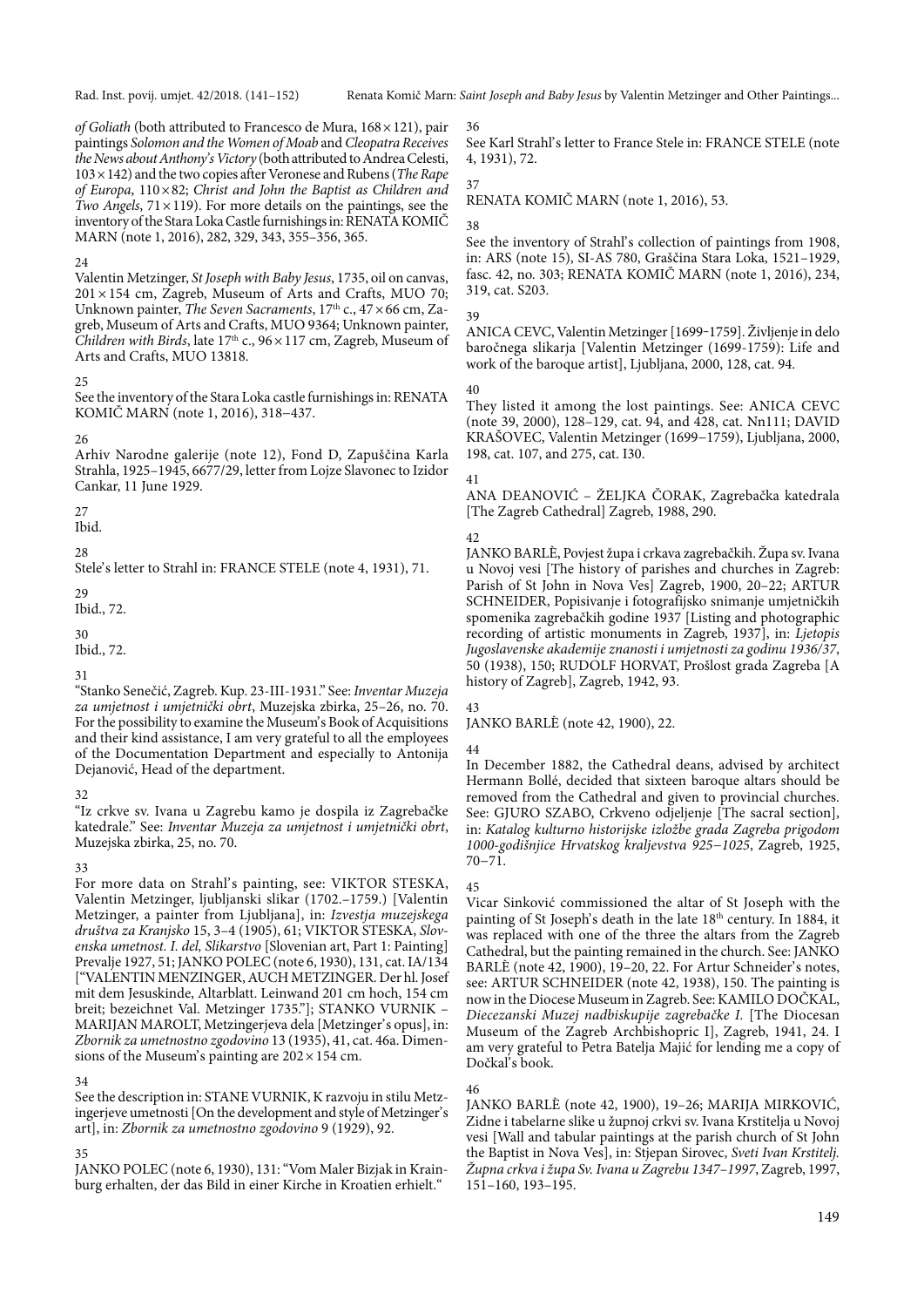#### 47

Stara umetnina iz zagrebške katedrale (note 21), 4.

## 48

Ibid.

#### 49

MIRA KOLAR-DIMITRIJEVIĆ, Povijest novca u Hrvatskoj [History of money in Croatia] Zagreb, 2013, 178, n. 47.

## 50

See the catalogue entry in: JANKO POLEC (note 6, 1930), 131: "Der Oberteil mußte, der Größe wegen, abgeschnitten werden und bildet das Bild No. 150."

## 51

IVAN KUKULJEVIĆ SAKCINSKI, Prvostolna crkva zagrebačka. Opisana s gledišta povjestnice, umjetnosti i starinah [The Zagreb Cathedral: A historical, artistic, and antiquarian description], Zagreb, 1856.

## 52

IVAN KRSTITELJ TKALČIĆ, Prvostolna crkva zagrebačka nekoč i sada [The Zagreb Cathedral: Its past and present], Zagreb, 1885, 46−101.

## 53

RUDOLF HORVAT, Prvostolna crkva u Zagrebu [The Zagreb Cathedral], Zagreb, 1941, 12−20.

## 54

Sveti trag. Devetsto godina umjetnosti Zagrebačke nadbiskupije 1094–1994 [The sacred trade: 900 years of art in the Zagreb Archdiocese, 1094–1994], (eds.) Tugomir Lukšić, Ivanka Reberski, Muzej Mimara, Zagreb, 1994, 108−109.

## 55

RUDOLF HORVAT (note 53, 1941), 25–26.

## 56

ANĐELA HORVAT – RADMILA MATEJČIĆ – KRUNO PRI-JATELJ, Barok u Hrvatskoj [Baroque in Croatia] Zagreb, 1982, 221.

## 57

ANICA CEVC (note 39, 2000), 122–127, 347–350, 425, 429, 431, cat. 86–95, 337, Nn 38, Nn 117, Nn 154.

## 58

JANKO BARLÈ (note 42, 1900), 15.

# 59

Ibid., 16, 19.

## 60

Ibid., 10−20; ARTUR SCHNEIDER (note 42, 1938), 150.

## 61

ARTUR SCHNEIDER (note 42, 1938), 155. See also the catalogue of Schneider's photographs in: ĐURO VANĐURA - BORIVOJ POPOVČAK – SANJA CVETNIĆ, Schneiderov fotografijski arhiv. Hrvatski spomenici kulture i umjetnosti [Schneider' s photographic archive: Croatian cultural and artistic monuments], Zagreb, 1999, 32, no. 1131. I would like to thank Indira Šamec Flaschar from the Croatian Academy of Sciences and Arts in Zagreb for sending me the photo from the Schneider's Photographic Archives.

62

The painting is published in Hidden Treasure of the Museum of Arts and Crafts, Zagreb, Museum of Arts and Crafts, Zagreb 2006, 30, cat. 33 (Unknown painter, Seven Sacraments, Holland,  $47 \times 66$  cm).

63 Inventar Muzeja za umjetnost i umjetnički obrt, Muzejska zbirka, 263, no. 9364 (Famine in Holland,  $47 \times 66$  cm).

## 64

Hrvatski državni arhiv (HDA, Croatian State Archives), Ministry of National Education, HR-HDA-291, box 65, 72081-VI-3-1948, Attestation – Artur Polić, November 19, 1948 (painting, oil on canvas, Famine in Holland, 45.5 × 65 cm).

## 65

HDA (note 64), Ministry of National Education, HR-HDA-291, box 65, 72081-VI-3-1948, Artur Polić – protected objects, November 22, 1948. The consensus of the museum administration for the purchase of the painting is preserved in the Museum's documentation.

## 66

JANKO POLEC (note 6, 1930), 152, cat. IA/257 [44 × 64 cm]. When measuring, Strahl usually did not take the paintings out of their frames and this is why the measures he noted differ slightly from the actual ones.

## 67

Karl studied Law at the Graz University, where he graduated in 1872.

## 68

ARS (note 15), SI-AS 780, Graščina Stara Loka, 1521–1929, fasc. 21, a letter from Edvard Strahl to Karl Strahl, 8. 2. 1872.

## 69

ARS (note 15), SI-AS 780, Graščina Stara Loka, 1521–1929, fasc. 17, a letter from Karl Strahl to Edvard Strahl, 5. 3. 1872.

## 70

ARS (note 15), SI-AS 780, Graščina Stara Loka, 1521–1929, fasc. 17, a letter from Karl Strahl to Edvard Strahl, 5. 3. 1872.

## 71

ARS (note 15), SI-AS 780, Graščina Stara Loka, 1521–1929, fasc. 17, a letter from Karl Strahl to Edvard Strahl, 29. 2. 1872. The whereabouts of the other two paintings, The Tower of Babel, by an unknown Dutch painter, and Apollo and Daphne, by an unknown Italian painter, are unknown.

## 72

73

RENATA KOMIČ MARN (note 1, 2016), 364, cat. S358.

Hidden Treasure (note 62, 2006), 31, cat. 35 [96 × 117 cm].

## 74

JANKO POLEC (note 6, 1930), 134, cat. IA/159 [96 × 116 cm]. 75

#### Johann Adam and Volf Adam Barons of Erberg were owners of Stara Loka from 1706 to 1754; see for example IGOR WEIGL, Portreti baronov Erbergov na Goriškem in v Furlaniji [Portraits of Barons Erberg in Gorizia and Friuli], in: Barok na Goriškem (ed.) Ferdinand Šerbelj, Nova Gorica, 2006, 384–385.

76

"36. Zwey Kinder mit Tauben", see: ARS (note 15), SI-AS 780, Graščina Stara Loka, 1521–1929, fasc. 42, Verzeichniß der im Saale befindlichen Gemählde sämmtlich mit schwarzen Ramen, und noch immer vergoldeten Leysten, welche sämmtlich bey der Übergabe dem verantwortlichen Aufbewahrung des Pächters Anton Gerbetz anvertraut wurden. See also: RENATA KOMIČ (note 5, 2009), 185−186.

## 77

RENATA KOMIČ MARN (note 1, 2016), 330, cat. S227.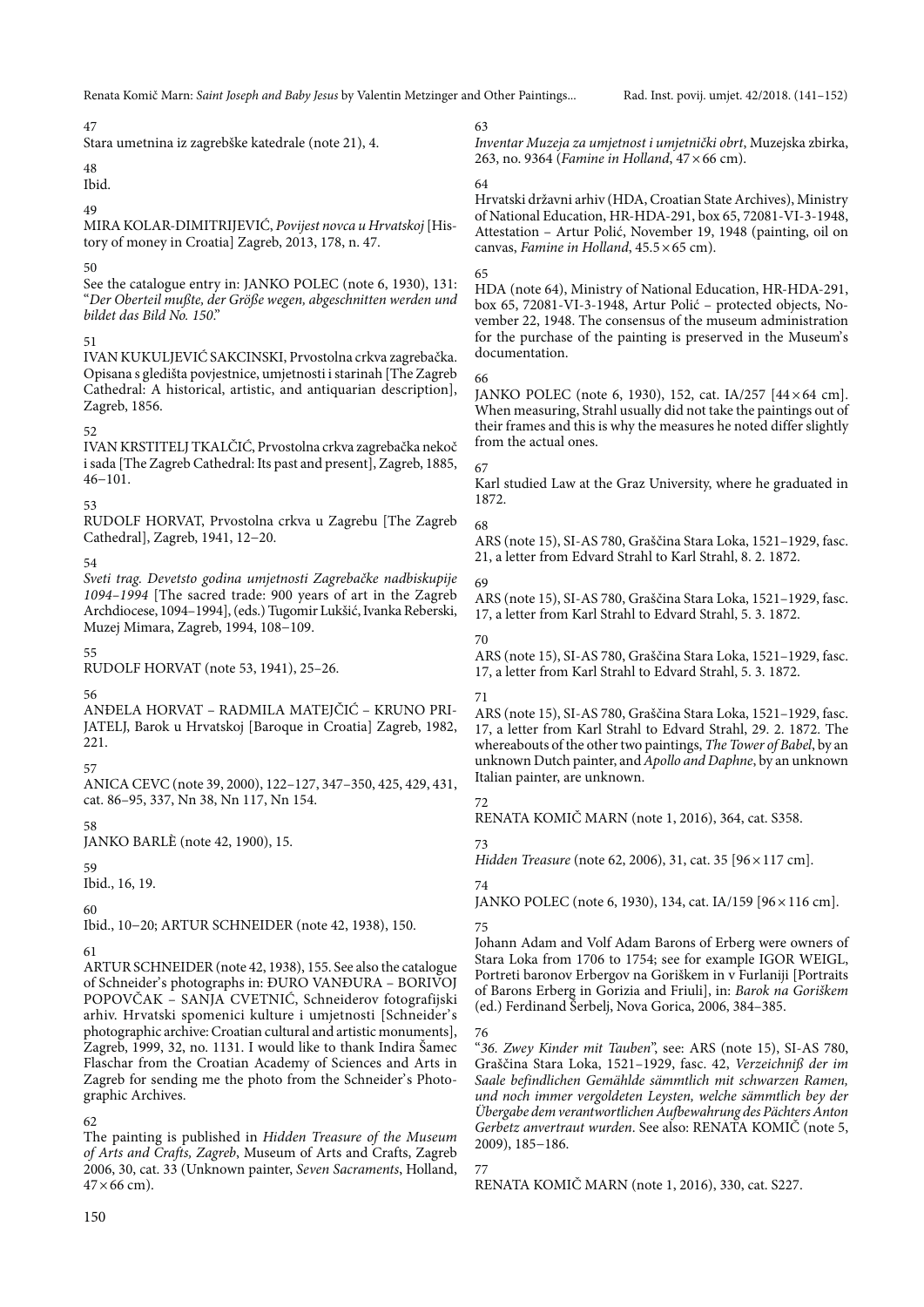Rad. Inst. povij. umjet. 42/2018. (141–152) Renata Komič Marn: Saint Joseph and Baby Jesus by Valentin Metzinger and Other Paintings...

#### 78

Both paintings were presented in 1993 in Zagreb, at the exhibition Od svagdana do blagdana as portraits of unknown sitters, painted in Austria in the second half of the 17<sup>th</sup> century. See: VLADIMIR MALEKOVIĆ et al., Od svagdana do blagdana. Barok u Hrvatskoj. Kultura življenja u 17. i 18. stoljeću u Hrvatskoj [From every day to feast day: Baroque in Croatia. The living culture in Croatia (17th and 18th c.)], Muzej za umjetnost i obrt, Zagreb, 1993, 388−389, cat. 408−409.

#### 79

RENATA KOMIČ (note 22, 2009).

#### 80

For the portrait of Johann Erasmus in the National Gallery of Ljubljana, see: the photo archive of the National Gallery (no. 7662, NGS 900); MIHA PREINFALK, Grofje Engelshausi – pozabljeni ižanski graščaki [Counts of Engelshaus: The forgotten lords of Ig], in: Župnija sv. Martina na Igu. Ob 300-letnici župnijske cerkve, Ig, 2011, 144.

## 81

For the carnation as the symbol of wedding vows, see: MIRELLA LEVI D'ANCONA, The Garden of the Renaissance. Botanical Symbolism in Italian Painting, Florence, 1977, 81; ANNE DU-MAS, Les plantes et leurs symboles, Paris, 2000, 34. For dog as a symbol of (matrimonial) fidelity, see: LUCIA IMPELLUSO, Nature and Its Symbols, Los Angeles, 2004, 204; VICTOR-HENRY DEBIDOUR, Le Bestiaire sculpté du Moyen-Age en France, Paris, 1961, 388. For the history of the Engelshaus family, see: MIHA PREINFALK (note 80, 2011), 136−152.

#### 82

The precise date of their marriage is unknown, but it is estimated based on the year of birth of their first child, born in 1692; see: LUDWIG SCHIVIZ VON SCHIVIZHOFFEN, Der Adel in den Matrikeln des Herzogtums Krain, Görz, 1905, 266. For the datation of clothing, see for example: HENNY HARALD HANSEN, Knaurs Kostümbuch. Die Kostümgeschichte aller Zeiten, Munich-Zurich, 1954, 163, 165−166; GIORGIO MARANGONI, Evoluzione storica e stilistica della moda. Dal secolo del barocco all' eclettismo degli stili, Milan, 1989, 58−61.

## 83

For more details see: RENATA KOMIČ (note 22, 2009).

#### 84

For more details on the acquisition see: RENATA KOMIČ MARN (note 1, 2016), 70.

## 85

JANKO POLEC (note 6, 1930), 180; RENATA KOMIČ MARN (note 1, 2016), 69–70, 565–566, cat. S595, S605.

## 86

Inventar Muzeja za umjetnost i umjetnički obrt, Muzejska zbirka.

## 87

Židovski Zagreb. Kulturno-povijesni vodič [The Jewish Zagreb: A cultural-historical guide], Zagreb, 2011, 49; GORAN BILOGRIVIĆ, Ulomak pluteja s prikazom lova na jelena iz Novigrada i ljetnikovac Werner u Zagrebu [Fragment of a pluteus from Novigrad with a depiction of Deer Hunt and the Werner summerhouse in Zagreb], in: Radovi Instituta za povijest umjetnosti, 38 (2014.), 46.

## 88

GORAN BILOGRIVIĆ (note 87, 2014), 46.

## 89

See: Report on the implementation of the legal provision on the prohibition of removal and exporting ancient artistic, cultural,

historical and natural monuments from the territory of the Independent State of Croatia, LXXVIII-135. Z.p. 1941, Zagreb, July 26, 1941, in HDA (note 64), Božidar Murgić Collection of the museum activities from the 1920s to the 1940s, HR-HDA-1149, box 1. For the mechanisms of seizing of artworks from the private collections of Jewish families in Zagreb during the regime of the Independent State of Croatia, see: IVA PASINI TRŽEC, Contentious Musealisation Process(es) of Jewish Art Collections in Croatia, in: Studi di Memofonte, 2018 (in print).

#### 90

See: Ministarstvo kulture (MK), Uprava za zaštitu kulturne baštine, Središnji arhiv (Administration for the Protection of Cultural Heritage at the Ministry of Culture of the Republic of Croatia, Zagreb), MK-UZKB/SA-ZSG, 1941, 150/1941, Letter from conservator Gjuro Szabo to the Ministry of National Education, July 29, 1941. The complex context of the musealisation of confiscated artworks after the Second World War in Croatia is revealed in: IVA PASINI TRŽEC (note 89, 2018).

#### 91

For the significance and value of the collection, see: Report on the implementation of the legal provision on the prohibition of removal and exporting ancient artistic, cultural, historical and natural monuments from the territory of the Independent State of Croatia, LXXVIII-135. Z. p. 1941, July 26, 1941, in HDA (note 64), Božidar Murgić Collection of the museum activities from the 1920s to the 1940s, HR-HDA-1149, box 1.

## 92

For the Protocol, see: IVA PASINI TRŽEC (note 89, 2018).

#### 93

Francesco Noletti, Il Maltese (1611–1654): Still Life, 1640s, oil on canvas, 96 × 132 cm, Zagreb, Strossmayer Gallery of Old Masters HAZU, SG-418. See: LJERKA DULIBIĆ, Francesco Noletti zvan Il Maltese, Mrtva priroda [Francesco Noletti aka Il Maltese, Still Life], in: Sveto i profano – slikarstvo talijanskog baroka u Hrvatskoj, Galerija Klovićevi dvori, Zagreb, 2015, 277–278, with further literature.

#### 94

STJEPAN KOŽUL, Dijecezanski muzej u Zagrebu [The Diocesan Museum in Zagreb], in: Tkalčić 2, 2 (1998), 222–223; VALERIJA MACAN, Dijecezanski muzej Zagrebačke nadbiskupije [The Diocesan Museum of the Zagreb Archbishopric], in: Crkvena kulturna dobra. Analecta 4 (2006), 16.

## 95

VIKTOR STESKA, Slovenske umetnine v Zagrebškem "Diecezanskem muzeju" [Slovenian artworks in the "Diocesan Museum" in Zagreb], in: Zbornik za umetnostno zgodovino, 19 (1943), 54; KAMILO DOČKAL, Diecezanski Muzej nadbiskupije zagrebačke II., Zagreb, 1944, 44.

#### 96

RENATA KOMIČ MARN – TINA KOŠAK, Zbirka Ladislava grofa Szapáryja v Gradu Murska Sobota. Izhodišča za nadaljnje raziskovanje [Collection of Count László Szapáry in the Murska Sobota Castle: Starting points for further research], in: Umetnostna kronika, 58 (2018), 13−15.

## 97

RENATA KOMIČ MARN (note 1, 2016), 147–148.

#### 98 Ibid., 154–155.

## 99

The author and Tina Košak presented the case of the Szapáry Collection in The Interwar Sales of Castle Properties in Slovenia and Transfer Research: The Case of Szapáry Collection in Murska Sobota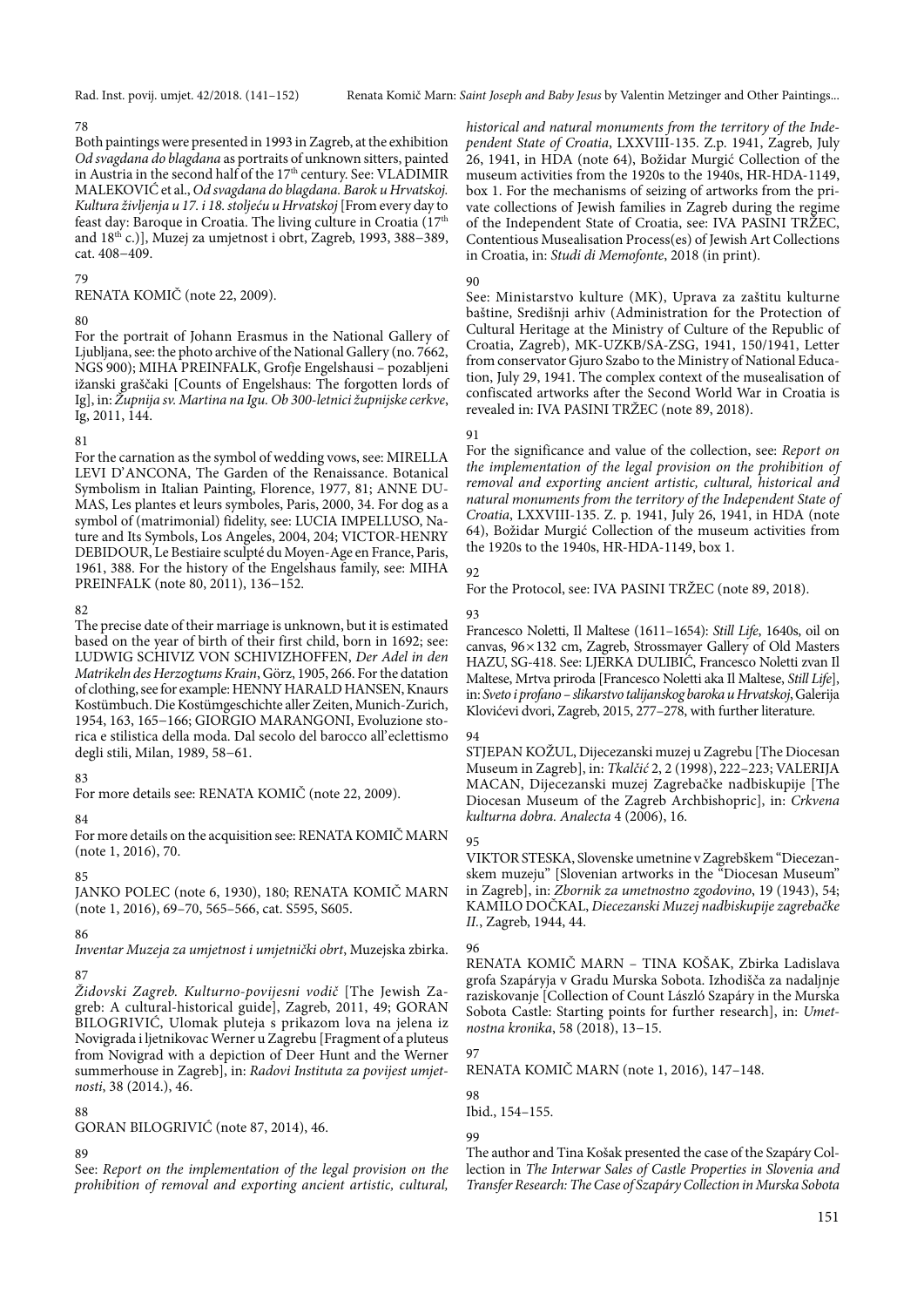(Workshop and Internal Project Meeting of TransCultAA, Transfer of Cultural Objects in the Alpe Adria Region in the 20<sup>th</sup> Century, March 29 – March 31, 2017, Ljubljana, UIFS ZRC SAZU).

#### 100

This article has been partly based on a chapter in the author's doctoral dissertation. See: RENATA KOMIČ MARN (note 1, 2016), 151−154. The research was supplemented and elaborated in the frame of HERA project 15.080 TransCultAA (Transfer of Cultural Objects in the Alpe Adria Region in the  $20<sup>th</sup>$  century, http://www.transcultaa.eu). It was also supported financially by the Slovenian Research Agency (research programme Slovenian Artistic Identity in European Context, No. P6-0061, conducted at ZRC SAZU, France Stele Institute of Art History, Ljubljana). I would like to thank Dr. Iva Pasini Tržec and Dr. Ljerka Dulibić for their precious advice.).

#### **Sažetak**

## **Renata Komič Marn**

# **Slika Sveti Josip s malim Isusom Valentina Metzingera i druge slike iz Zbirke Strahl u Muzeju za umjetnost i obrt u Zagrebu**

U zbirci Edvarda viteza pl. Strahla (1817.−1884.) i njegova sina Karla viteza pl. Strahla (1850.−1929.) u Staroj Loki kod Škofje Loke u Kranjskoj do 1930. godine nalazilo se oko 500 slika u tehnici ulja na platnu i preko 100 slika u drugim tehnikama. Zadnji vlasnik zbirke Karl Strahl je 1928. i 1929. godine darovao i/ili prodao nekoliko slika i predmeta iz svoje zbirke. Nakon njegove smrti Narodna galerija i Narodni muzej u Ljubljani otkupili su oko 135 slika, a ostale su prodane na javnoj dražbi u svibnju i lipnju 1930. godine. Veliki dio slika koje je Karl Strahl sam prodao kupio je za nisku cijenu trgovac starinama i umjetninama Stanko Senečić iz Zagreba. Istraživanjem provenijencije tih slika, u zagrebačkom Muzeju za umjetnost i obrt otkriveno je pet slika koje potječu iz Strahlove zbirke. Nakon što je Senečić 1929. kupio Sv. Josipa s malim Isusom, sliku slovenskog slikara Valentina Metzingera, neko vrijeme ju je nudio za visoku cijenu na zagrebačkom tržištu umjetninama, tvrdeći da potječe iz Zagrebačke katedrale, no prodao ju je Muzeju za umjetnost i obrt tek 1931. godine. U muzejskoj inventarnoj knjizi navedeno je da slika potječe iz crkve sv. Ivana Krstitelja na Novoj Vesi, kamo je navodno dospjela iz zagrebačke katedrale. Taj podatak o provenijenciji, koji je godine 1929. počeo širiti novi vlasnik slike Stanko Senečić, sliku je pratio sve do današnjih dana. Ovim je prilogom utvrđeno da Metzingerova slika sv. Josipa nikada nije bila dijelom opreme Zagrebačke katedrale. Međutim, s obzirom da je slikar Bizjak koji je sliku prodao Edvardu Strahlu tvrdio da ju je kupio u nekoj crkvi u Hrvatskoj, možemo dopustiti mogućnost da se nekoć nalazila u crkvi sv. Ivana Krstitelja na Novoj Vesi.

Slika Sedam dobrih djela u Muzej je prispjela prisilnom prodajom. Vlasnik Artur Polić prilikom selidbe u Izrael sliku nije smio ponijeti sa sobom i bio je primoran prodati je. Iz korespondencije Karla Strahla i njegova oca saznajemo ponešto i o njezinoj ranijoj provenijenciji: Karl Strahl kupio ju je 1872. godine od Josefine Jedličke u Grazu.

U Muzeju za umjetnost i obrt čuva se i kvalitetna slika nepoznatog slikara iz 17. stoljeća koja prikazuje djecu s pticama. Iako način nabave djela nije poznat, možemo ga prepoznati u Strahlovom katalogu slika, a njegova starija provenijencija proteže se do barokne zbirke baruna Erberga u dvorcu u Staroj Loki u Kranjskoj.

Portrete Johanna Adama baruna Engelshausa i njegove supruge Renate Leopoldine, rođ. grofice Lamberg, Stanko Senečić je kupio od Strahla 3. kolovoza 1929. godine. Portreti su nekada krasili ljubljanski dvorac grofova Lamberg, a Edvard Strahl kupio ih je zajedno s drugim portretima 1866. godine od tadašnjeg vlasnika dvorca Petra Pagliaruccija pl. Kieselsteina. Do prispijeća u Muzej nakon Drugog svjetskog rata oba portreta su se nalazila u privatnoj zbirci dr. Milana Marića, uglednoga člana zagrebačke židovske zajednice.

Sudeći po Senečićevim uspješnim kupnjama kod Strahla i njegovom ukusu za stare majstore možemo zaključiti da se radilo o vještom trgovcu koji je imao dobru mrežu kupaca. Osim toga, bio je i aktivan kolekcionar umjetnina. Godine 1939. bio je prvi suradnik kanonika dr. Kamila Dočkala za prikupljanje predmeta za zagrebački Dijecezanski muzej.

Dosadašnja istraživanja tržišta umjetninama u razdoblju između dva rata pokazala su da su hrvatski privatni kupci i trgovci starinama redovito posjećivali rasprodaje plemićkih inventara u tadašnjim slovenskim dvorcima. Stoga možemo pretpostaviti da se u hrvatskim javnim i privatnim zbirkama nalazi još puno umjetničke baštine koja potječe iz slovenskog prostora i čiju je provenijenciju moguće detaljnije analizirati.

Ključne riječi: Karl Strahl (1850.−1929.), Strahlova zbirka, Stanko Senečić, Valentin Metzinger, Muzej za umjetnost i obrt, Zagreb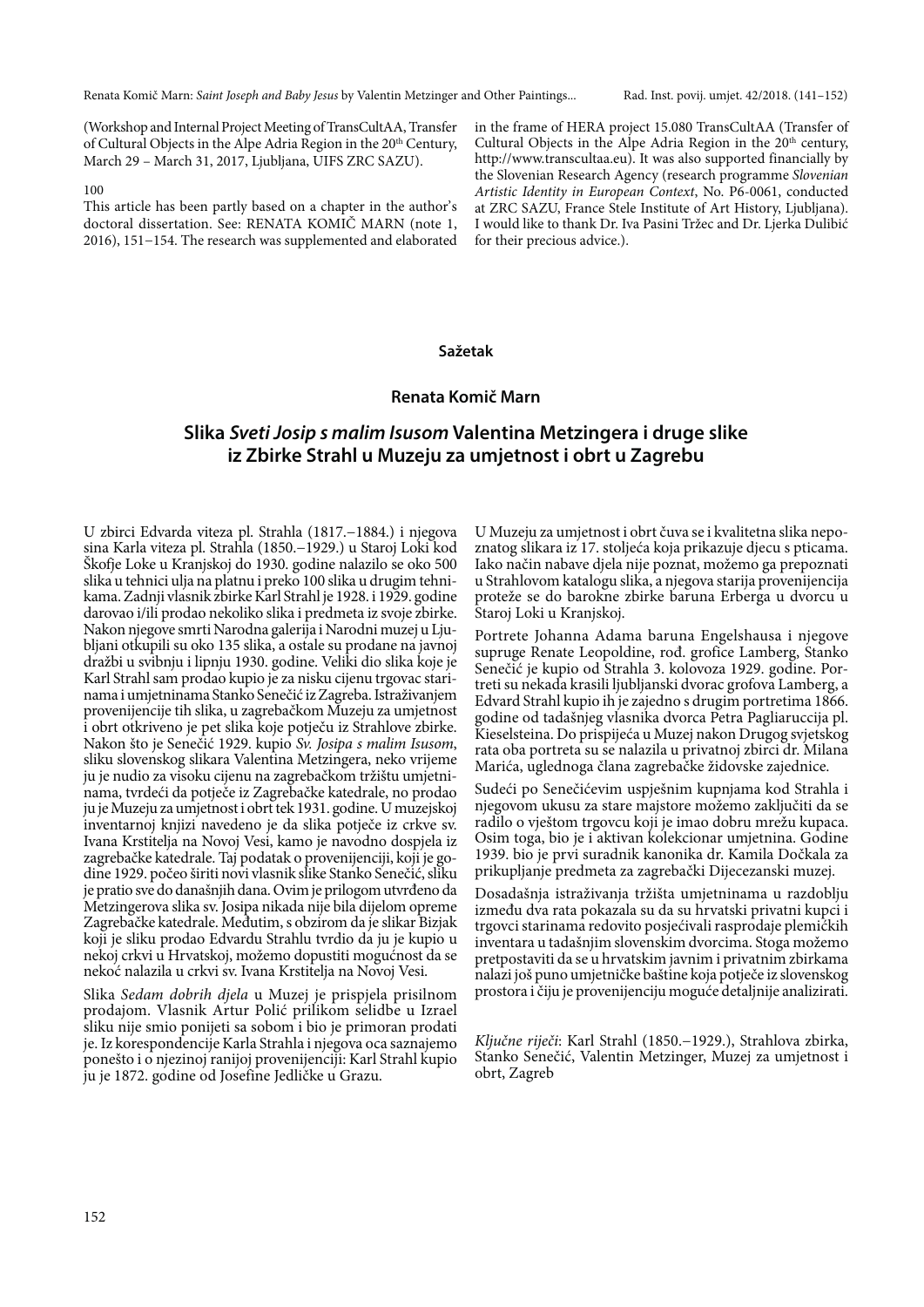# **Izvori ilustracija i autori fotografija / Sources of illustrations and photo Credits**

#### **Laura Chinellato**

Le lastre longobarde del »pulpito di Maviorano« di Gussago (Brescia): dall' analisi al contesto. Problematicità e nuove prospettive **/** Langobardske ploče »Mavioranove propovjedaonice« u Gussagu (Brescia): od analize do konteksta. Problematika i nove perspektive

1: Elaborazione grafica di Laura Chinellato da: Paola Marina De Marchi, Calvisano e la necropoli d' ambito longobardo in località Santi di Sopra. La pianura tra l' Oglio, Mella e Chiese nell'altomedioevo, in: L'Italia centro-settentrionale in età longobarda, Atti del Convegno (Ascoli Piceno, 6–7 ottobre 1995), (a cura di) Lidia Paroli, Firenze, 1997., 377–411, fig. 2 / Ilustraciju iz članka: Paola Marina De Marchi, Calvisano e la necropoli d' ambito longobardo in località Santi di Sopra. La pianura tra l'Oglio, Mella e Chiese nell'altomedioevo, in: L'Italia centro-settentrionale in età longobarda, Atti del Convegno (Ascoli Piceno, 6–7 ottobre 1995), (a cura di) Lidia Paroli, Firenze, 1997., 377–411, 2, grafički obradila Laura Chinellato.

2: Studio Rapuzzi di Brescia

3, 4, 5, 6, 7, 8, 10: Laura Chinellato

9: Bruno Genito, Sasanidi, u: Enciclopedia dell'Arte Medievale, X, Roma, 1999., 381–386.

#### **Danko Zelić – Ivan Viđen**

Inventario dela giexia di S. Maria Mazor, de tute le argentarie, aparati deli sazerdoti, insenarii, libri, tapezarie et altre robe (1531.) – najstariji imovnik liturgijske opreme, ruha i paramenata dubrovačke prvostolnice **/** Inventario dela giexia di S. Maria Mazor, de tute le argentarie, aparati deli sazerdoti, insenarii, libri, tapezarie et altre robe (1531) – the Oldest Extant Inventory of Liturgical Objects, Vestments and Textiles of Dubrovnik Cathedral

1: Danko Zelić 2, 3: Božo Gjukić

#### **Josipa Alviž**

Sudbina kapucina i kapucinskoga hospicija u Herceg Novom u svjetlu novih arhivskih istraživanja **/** The Capuchins and their Hospice in Herceg Novi in the Light of Recent Archival Research

1, 2: Državni arhiv u Zadru (DAZD) / State Archives in Zadar

#### 3, 5, 6, 8–10, 12: Josipa Alviž

4, 7, 11: Arhitektonski crteži prema nacrtima Direkcije za urbanizam Herceg Novi, urbanistički projekt Stari Grad – Herceg Novi, 1982., voditelj Boris Ilijanić, dipl. ing. arh. Izvor: Državni arhiv Crne Gore – Arhivski odsjek Herceg Novi, za tisak pripremio Ratko Horvat **/** Architectural drawings made after recording of the Directorate for Urban Planning Herceg Novi, Stari Grad – Herceg Novi urban development project, 1982, project leader Boris Ilijanić, architect. Source: State Archives of Montenegro – Archival Department Herceg Novi, prepared by Ratko Horvat

#### **Bojan Goja**

Kuća Dragičević: prilog poznavanju stambenih kuća u Zadru u 18. stoljeću / The Dragičević House: A Contribution to the Research on the 18th-century Houses in Zadar

1–9: Bojan Goja

10: Google Earth

#### **Petar Puhmajer – Krasanka Majer Jurišić**

Stara gradska vijećnica u Rijeci: povijest sjedišta gradske vlasti od najranijih zapisa do 19. stoljeća / Old Town Hall in Rijeka: History of the City Council Seat from the Earliest Records to the  $19<sup>th</sup>$  Century 1, 11, 12, 13: Natalija Vasić, Hrvatski restauratorski zavod

2: Silvino Gigante, Storia del comune di Fiume, Fiume, 1913.

3: Österreichische Nationalbibliothek, Cod. 8607, fol. 3r, Fiume 4: Österreichisches Staatsarchiv, Kriegsarchiv, Kartensammlung, sign.

AT-OeStA/KA KPS KS G I h,171

5: Matthäus Merian: Topographia provinciae Austriacarum, izdanje 1679.

6: Österreichisches Staatsarchiv, Kriegsarchiv, Kartensammlung, sign. AT-OeStA/KA KPS KS G I h, 175

7a, 7b: Državni arhiv u Rijeci, Gradski magistrat Rijeka, Izdvojeni nacrti, kut. 284

8: Državni arhiv u Rijeci, Tehnički ured grada Rijeke, kut. 161 9: Konzervatorski odjel u Rijeci, fototeka

10, 14: Izradili Petar Puhmajer i Marin Čalušić, Hrvatski restauratorski zavod, 2017.

## **Sanja Cvetnić**

Dva portreta Beatrice Frankapan (?): rod i red / Two Portraits of Beatrice Frankapan (?): the Family and the Order

1: Ivan Kukuljević Sakcinski, Beatrica Frankapan i njezin rod. Zagreb [s. e. Tiskom Dioničke tiskare], 1885.

2: Adolf Bayer, Markgraf Georg und Beatrix von Frangepan: Georg des Frommen Jugend und erste Ehe, Gesellschaft für Fränkische Geschichte, u: Neujahrsblätter der Gesellschaft für Fränkische Geschichte, Ansbach: Brügel, 19 (1934.)

3: © Madrid, Museo Thyssen-Bornemisza

4: © Graz, Universalmuseum Joanneum Schloss Eggenberg & Alte Galerie

5, 6: © Zagreb, Hrvatski državni arhiv

7: © Klagenfurt, Landesmuseum Kärnten

8: Anton Fritz, Das groβe Hemma-Buch, 1980.

#### **Júlia Tátrai**

Wiener Hofkünstler und die Zrínyis. Porträts in der Lobkowicz-Sammlung / Bečki dvorski umjetnici i Zrinski. Portreti u Zbirci Lobkowicz